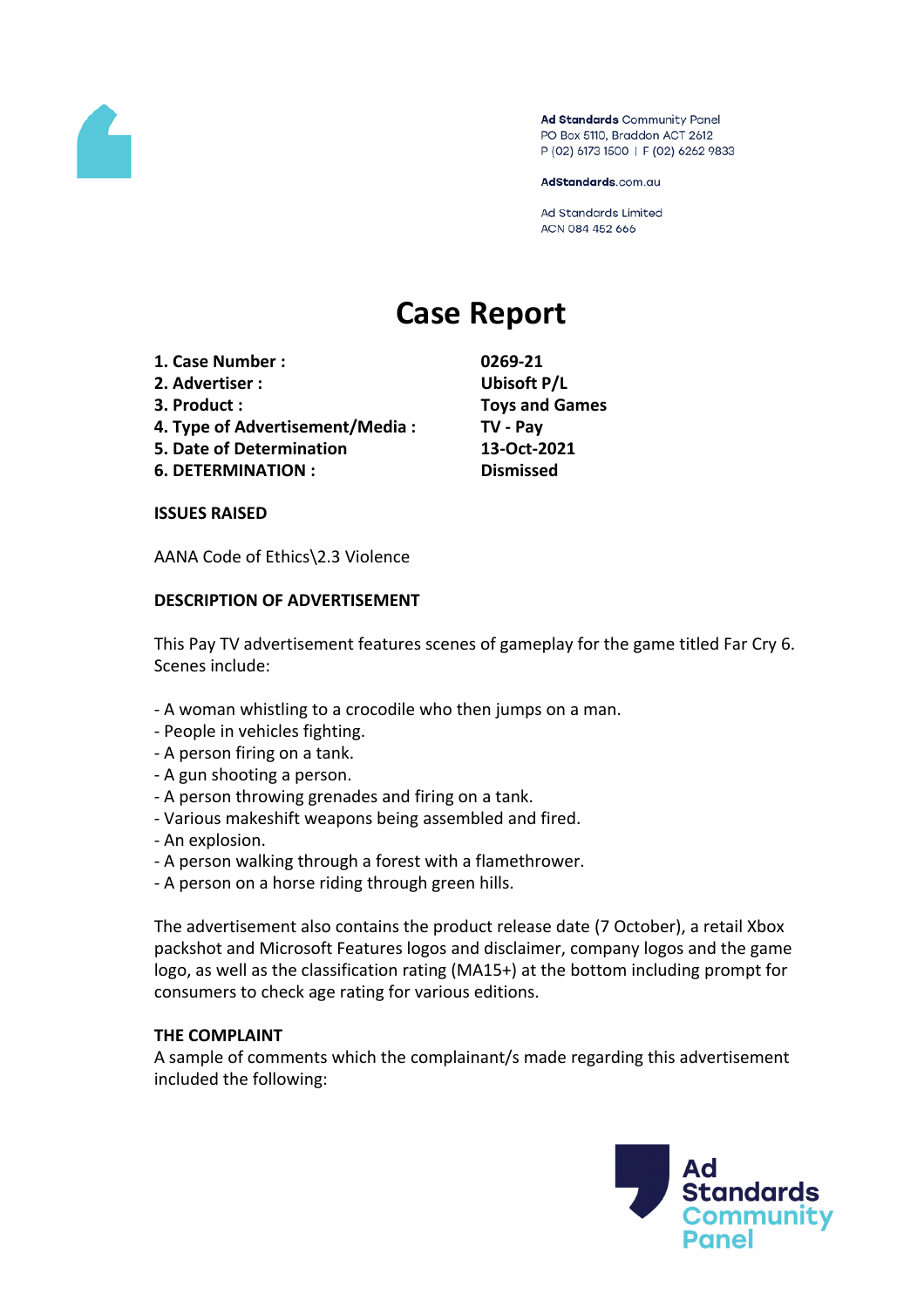

*The Ad has an adult game with shooting, blowing up cars, crocodiles trying to eat people. Don't have an issue with the game, however when watching the football as a family at any time in the day/afternoon, do not want to be seeing these ads.*

*Kayo's Ad are very inappropriate at all hours of the day. They should save them for 8pm.*

## **THE ADVERTISER'S RESPONSE**

Comments which the advertiser made in response to the complainant/s regarding this advertisement include the following:

*The advertisement under complaint is a brief gameplay trailer for the game titled Far Cry 6, where you play as Dani Rojas, who is trying to lead a liberation of her country, currently run and demonized by an ruthless leader, known as Antón Castillo (played by Giancarlo Esposito).*

*This advertisement is part of a wider National Digital and TV campaign across Foxtel, Fox Sports (KAYO), Finecast, Seven West Media, SBS and Nine. These spots were time targeted by Finecast to be between 9pm – 5am, but this can't account for anyone watching as 'catch-up' outside of these hours.*

*The trailer calls out a key element of the game, being able to make use of almost anything that you find to help you on your adventure across Yara, and liberate the nation from it's current leader. It depicts our main character, Dani Rojas, in various gameplay scenes of different ways to deal with your enemies. This includes the use of animal companions (in this instance a Crocodile), as well as the use of various in-game weaponry. The trailer also features a beauty shot of the game's fictional location, Yara, highlighting the adventure/exploration element.*

*The intention of the advertisement is to convey the game's key features:*

*• Using anything at your disposal – meaning players can be creative and resourceful within the game to craft whatever experience they'd like, to deal with whatever comes their way.*

- *• A beautiful tropical setting – the location is very clear throughout the trailer, highlighting many different backdrops you can discover in Yara.*
- *• Strong narrative aspect – the trailer itself narrated by a key support character in the game, highlights the use of narrative and the fact this is very much a 'choose your own adventure', fictional video game experience*
- *• Action Adventure Mature Game – indicted by the MA15+ rating and use of weapons in the creative.*

*The creative was selected because it highlights the location of the game and the openness/role-play elements of the game very well.*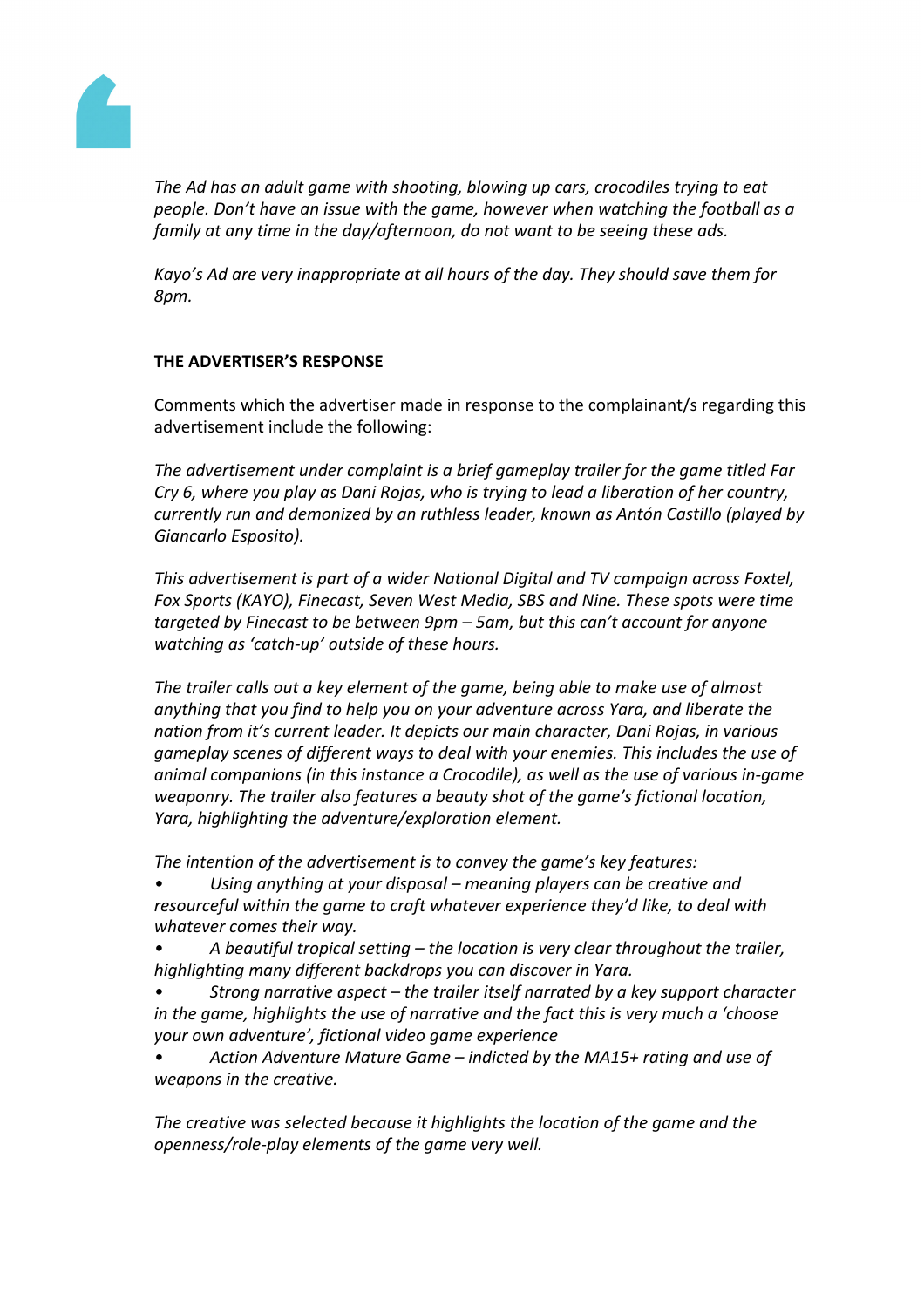

*In respect to violence specifically, while the creative does feature weapons and fighting, the creative does not show any blood or adult content, lessening the impact. The trailer shows no graphic detail nor any violence that isn't true to the narrative of the game.*

*Also in respect to the note on the crocodile attacking people, while you do see the crocodile charge to attack, you don't see any blood, gore or any particular degree of impact after that fact.*

*There are a couple of scenes in the trailer where you see your character shooting at enemies, however you don't see impact or blood or any kind of gore/violence resulting from this.*

*Additionally, the creative does not feature any:*

- *Discrimination or vilification*
- *Exploitative and degrading content*
- *High Impact Violence/Gore*
- *Sex, sexuality and nudity*
- *Adult Language*
- *Health and Safety concerns*

*Lastly, Computer and Video Games are classified by the Australian Classification Board, an official Australian Government agency. Far Cry 6 Standard Edition has been classified MA15+ and is intended for audiences of 15 years of age and over. This has been clearly labelled on all advertising material, as well as with an additional voiceover reminding consumers to check age rating for various editions; this includes the advertisement under complaint.*

## **THE DETERMINATION**

The Ad Standards Community Panel (Panel) considered whether the versions collectively forming this advertisement breach Section 2 of the AANA Code of Ethics (the Code).

The Panel noted the complainant's concern that the advertisement contained violent scenes which were inappropriate to be shown at a time when children can see them.

The Panel viewed the advertisement and the noted advertiser's response.

## **Section 2.3 Advertising shall not present or portray violence unless it is justifiable in the context of the product or service advertised.**

The Panel noted the Practice Note for this section of the Code which states "*Graphic depictions of violence or a strong suggestion of menace have been found to present violence in an unacceptable manner especially when visible to a broad audience which includes children. For example, advertising for violent or horror movies, tv shows or video games should take care not to include images that give the impression that a*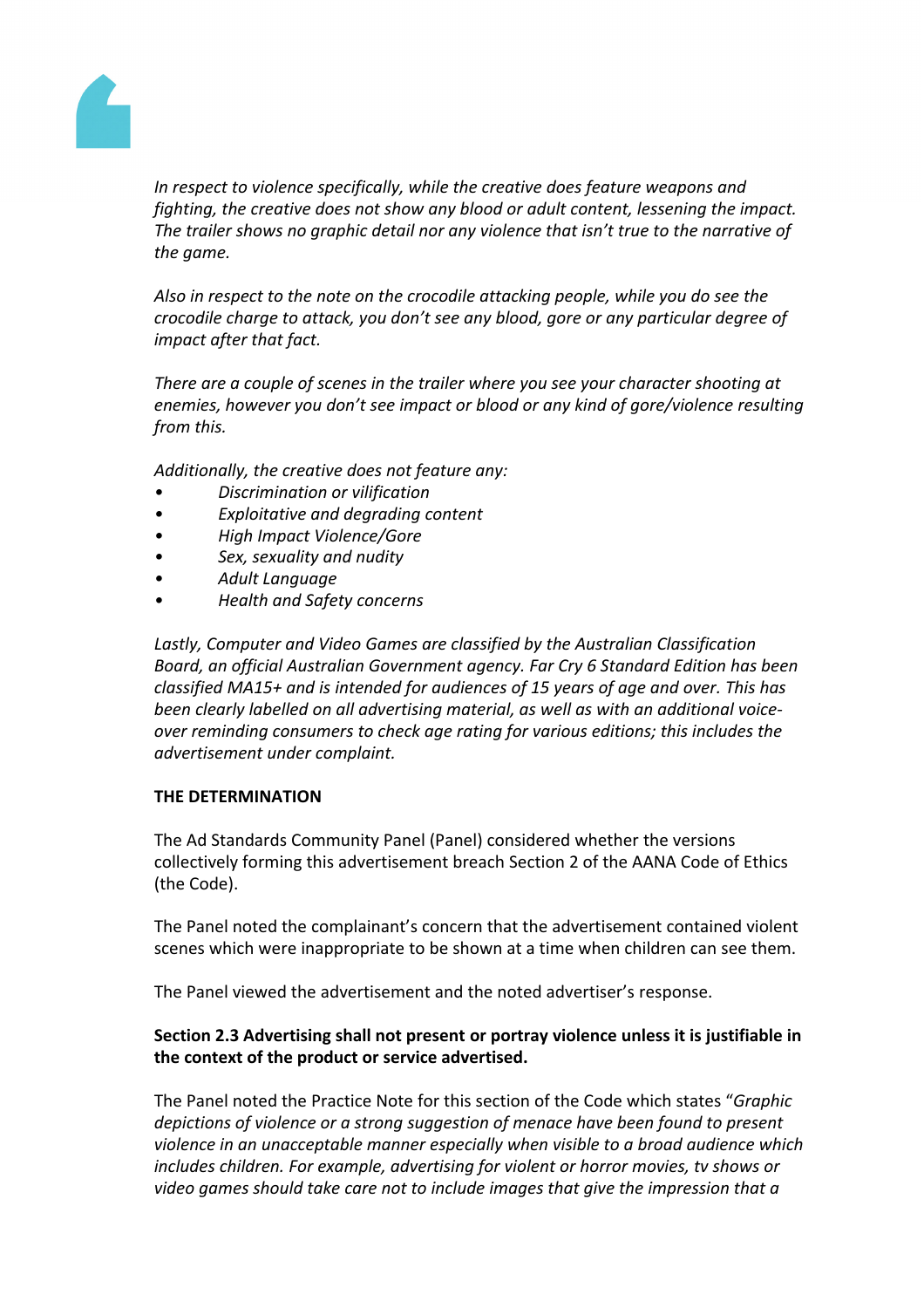

*character has just committed violence against someone (for example, a weapon with dripping blood), was the victim of violence (for example, freshly severed limbs) or is about to commit violence against someone (for example, gun aimed directly at a person or the viewer) where there is a broad audience which includes children".*

## **Does the advertisement contain violence?**

The Panel noted that the advertisement includes animated scenes including a crocodile attacking a man, people fighting, weapons and a person being shot. The Panel considered that the advertisement did include violence.

## **Is the violence portrayed justifiable in the context of the product or service advertised?**

The Panel noted that the advertisement was promoting a videogame called 'Far Cry 6' which is rated MA15+.

The Panel acknowledged that some members of the community would prefer that advertisements for adult games not be advertised at a time where young children could see them. The Panel noted that this product is legally able to be advertised, and that its role is to consider the content of the advertisement being shown not the product itself.

The Panel noted that the advertisement contains scenes showing animated characters falling down after being attacked or shot. The Panel noted that there is no blood shown and there is no focus on the result of the violence. The Panel considered that the advertisement uses quickly changing scenes and there is no focus on blood or gore.

The Panel noted that the advertised product is a video game that contains violent action sequences and graphic imagery and noted that the scenes shown are scenes from the gameplay. The Panel noted that there is a focus on weapons, but that this is clearly in relation to the gameplay.

Overall, the Panel considered that the advertisement featured fast-moving scenes of gameplay and included no overly graphic scenes. The Panel considered that the level of violence was not excessive in the context of an advertisement for a videogame.

## **Section 2.3 conclusion**

In the Panel's view the advertisement did portray violence that was justifiable in the context of the product being advertised and did not breach Section 2.3 of the Code.

## **Conclusion**

Finding that the advertisement did not breach the Code on other grounds, the Panel dismissed the complaint.